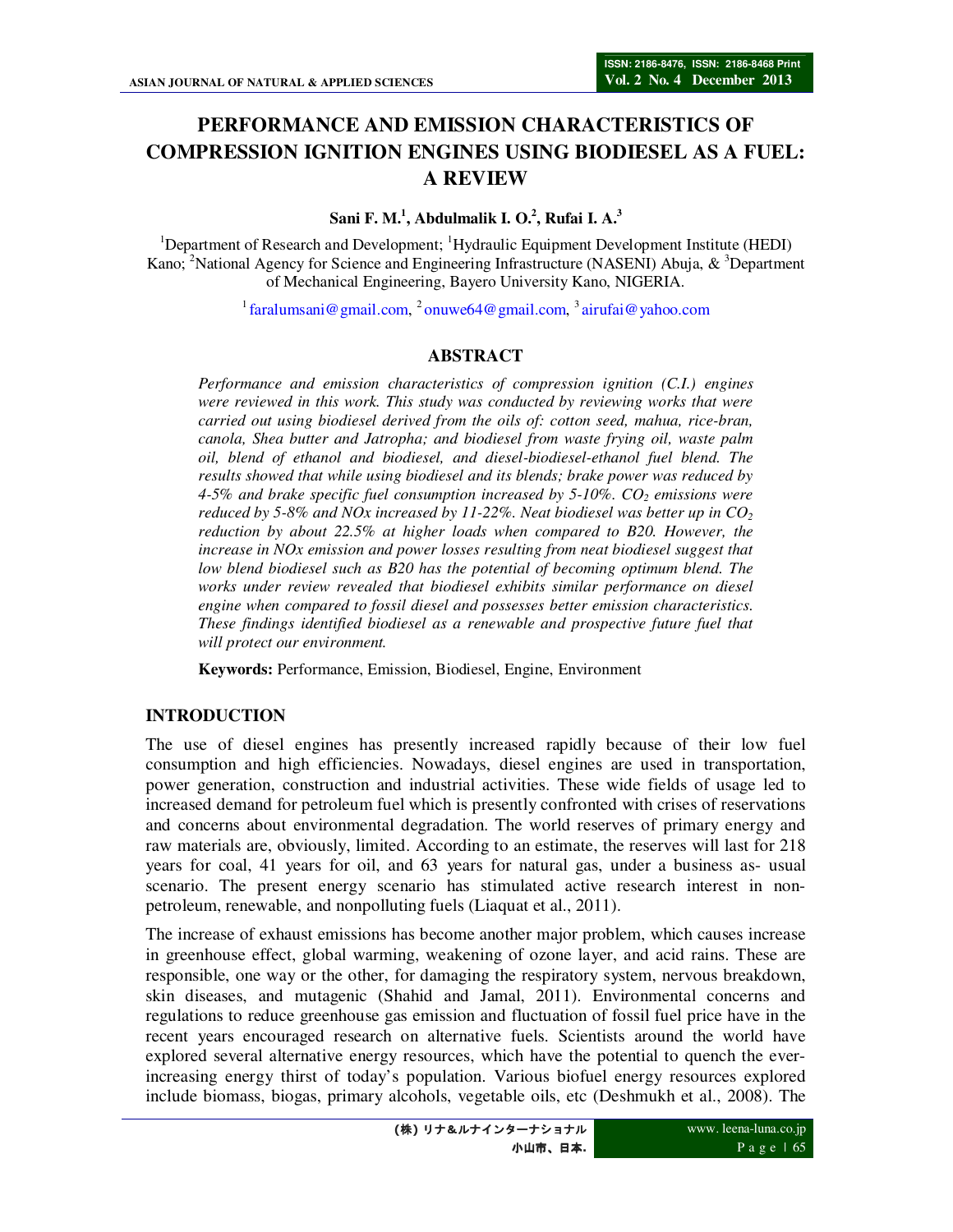situation of energy crisis is not desired and there is need to find a solution in the use of cleaner and renewable fuels. Replacement of fossil diesel with biodiesel in diesel engines can significantly improve our environment.

As an attempt to justify the use of biodiesel as an alternative fuel in Nigeria, researchers have carried out a number of studies in different parts of the country. Woulandakoye et al., (2007) reported on Biodiesel Production from Jatropha Curcas Oil: A Nigerian Perpective at CST, Waziri Umaru Federal Polytechnic, Birnin Kebbi-Nigeria. Highina et al., (2011) worked on Liquid Biofuels as Alternative Transport Fuels In Nigeria and reported in Journal of Applied Technology in Environmental Sanitation. Sani (2011) investigated the Performance of Diesel Engine Run on Jatropha Based Biodiesel for Electricity Generation as M. Eng. dissertation at Department of Mechanical Engineering, Bayero University Kano, Kano-Nigeria. Idusuyi et al., (2012) reported on Biodiesel as an Alternative Energy Resource in Southwest Nigeria at Mechanical Engineering Department, University of Ibadan, Ibadan-Nigeria. Musa & Folorusho (2012) worked on Characteristics of a Typical Nigerian Jatropha curcas oil Seeds for Biodiesel Production at Department of Chemical Engineering, Federal University of Technology Minna, Minna-Nigeria. Such attempts, however, cannot yield the expected results without a comprehensive review, taking cognizance of research activity around the globe.

# **BIODIESEL**

Biodiesel is a renewable, nontoxic, biodegradable and environment friendly fuel which can be obtained from vegetable oils and animal fats. It can be used in all types of compression ignition engines directly or in the blended form. The history of biodiesel begun when Dr. Rudolf Diesel invented the diesel engine to run on a myriad of fuels such as coal dust suspended in water, heavy mineral oil, and vegetable oil. Dr. Diesel's first engine experiments were catastrophic failures. Nevertheless, by the time he showed his engine at the World Exhibition in Paris, in 1900, his engine was running on 100% peanut oil.

Biodiesel is an oxygenated fuel, so its combustion is better than that of mineral diesel resulting in lower harmful emissions than mineral diesel (Shahid and Jamal, 2011). Engines run on biodiesel exhibit reduced amount of pollutant gasses such as soot, THC, CO2, CO, particulate matter (PM), oxides of sulfur (SOx), carcinogenic polycyclic hydrocarbons, and polycyclic aromatic hydrocarbons (PAH).

#### **Production of Biodiesel**

Biodiesel is produced from different feed stocks like edible and non-edible vegetable oils, waste cooking oil, animal tallow, algae etc. It is commonly prepared by transesterification process from the raw feedstock using a base catalyst. For esterification reaction,  $H_2SO4$  is added as a catalyst and for transesterification KOH is added as the catalyst with methanol. Methanol is chosen as the alcohol as it takes a lower reaction time and also has a low cost.

#### *Transesterification*

This is the process by which the heavier molecules of vegetable oils or animal fats are converted into methyl ester (biodiesel). In this process, the oils are reacted with methanol or ethanol in the presence of acid or base catalysts. Three moles of methanol react with one mole of oil to form three moles of methyl ester and one mole of glycerol.

#### **Properties of Biodiesel**

The engine performance and exhaust emission characteristics are pre-determined by the properties of biodiesel injected into the combustion chamber. Important biodiesel properties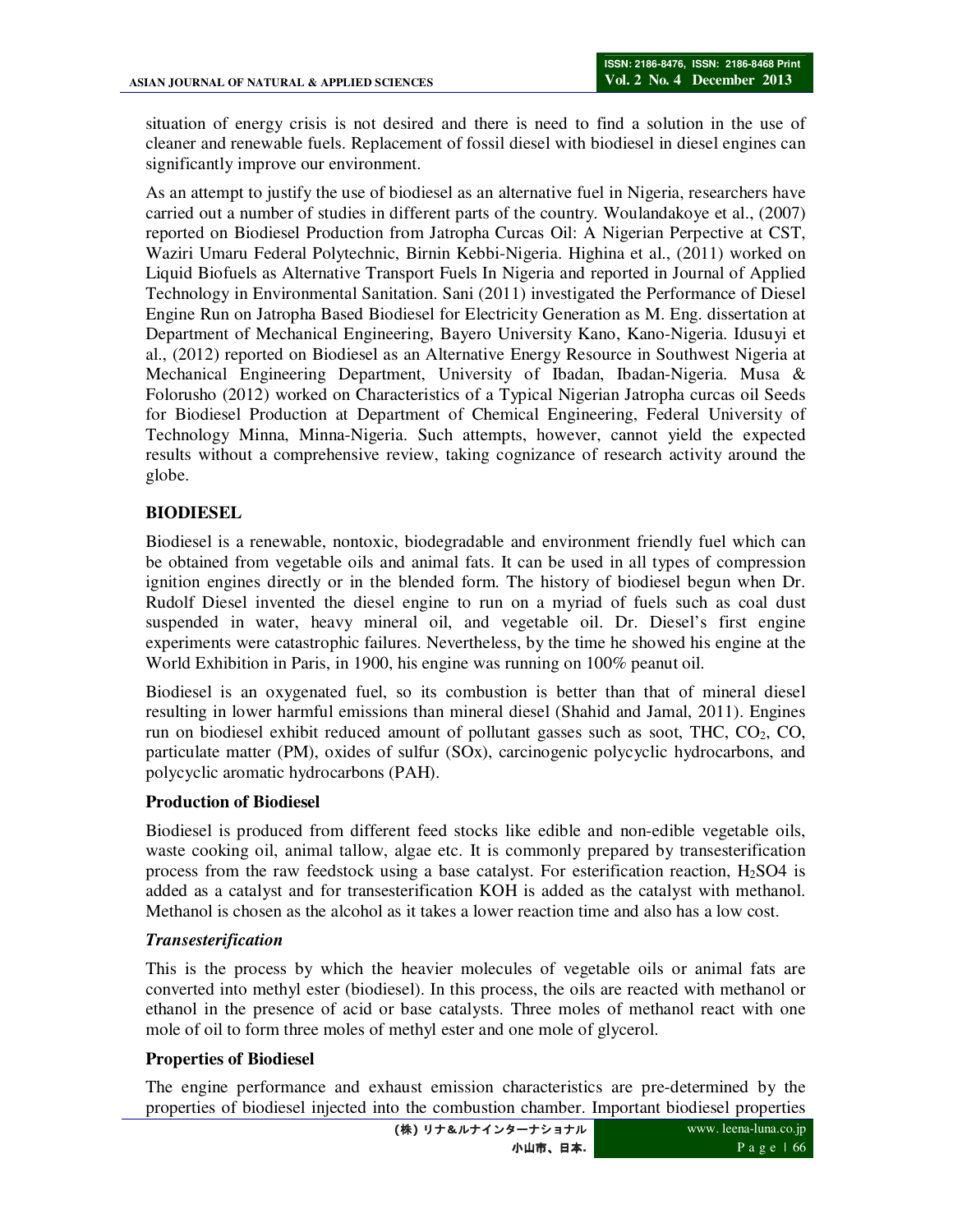include: Higher Heating Value, Flash Point, Lubricity, Kinematic Viscosity, Cetane Number, Physical Distillation, Water Sediment, Cloud Point, Acid Number, Total Glycerin, Alkali Metals, Blend Fraction, Stability and etc.

| S.No           | <b>Fuel Property</b>         | <b>Biodiesel</b> | Diesel        |
|----------------|------------------------------|------------------|---------------|
| 1              | Density $(kg/L)$             | 0.87-0.89        | $0.84 - 0.86$ |
| $\overline{c}$ | Kinematic Viscosity (cSt)    | $3.5 - 5.2$      | 1.92-4.1      |
| 3              | Higher heating Value (MJ/kg) | Min. 39.2        | Min. 45.2     |
| 4              | Cetane Index                 | Min. 50          | Min. $40$     |
| 5              | Flash Point $(^0C)$          | Min. 100         | Min. 52       |
| 6              | Distillation Range $(^0C)$   | Max. 360         | Max. 342      |

**Table 1. Standard Fuel Properties of Biodiesel and Diesel (ASTM, 2008)** 

#### **PERFORMANCE AND EMISSION CHARACTERISTICS OF C.I. ENGINES ON BIODIESEL FUEL**

A number of experimental studies have been carried out in this area by government institutions, scientists, engineers and private bodies (Liaquat et al., 2011). It is surely expected that more works will still emerge as a result of energy crisis and concern on environmental issues.

A study carried out by Datta and Mandal (2012) revealed that biodiesel fueled CI engines perform more or less in the same way as that fueled with the mineral fuel. Exhaust emissions are significantly improved due the use of biodiesel or blends of biodiesel and mineral diesel.

It can be seen from Figure 1 that at lower loads there is a sharp decline of Brake Specific Fuel Consumption (BSFC) with increase in load up to about 30kW. Thereafter, only slight variations were observed and these became hardly noticeable at higher loads. The highest consumption was exhibited by B100 (neat biodiesel), this can be attributed to the fact that B100 has lower calorific value when compared with traditional diesel. The trend of consumption reduces gradually across the blends with B0 exhibiting the least consumption.



Figure 1. Variation of BSFC with Brake Power (Datta and Mandal, 2012)

www. leena-luna.co.jp P a g e | 67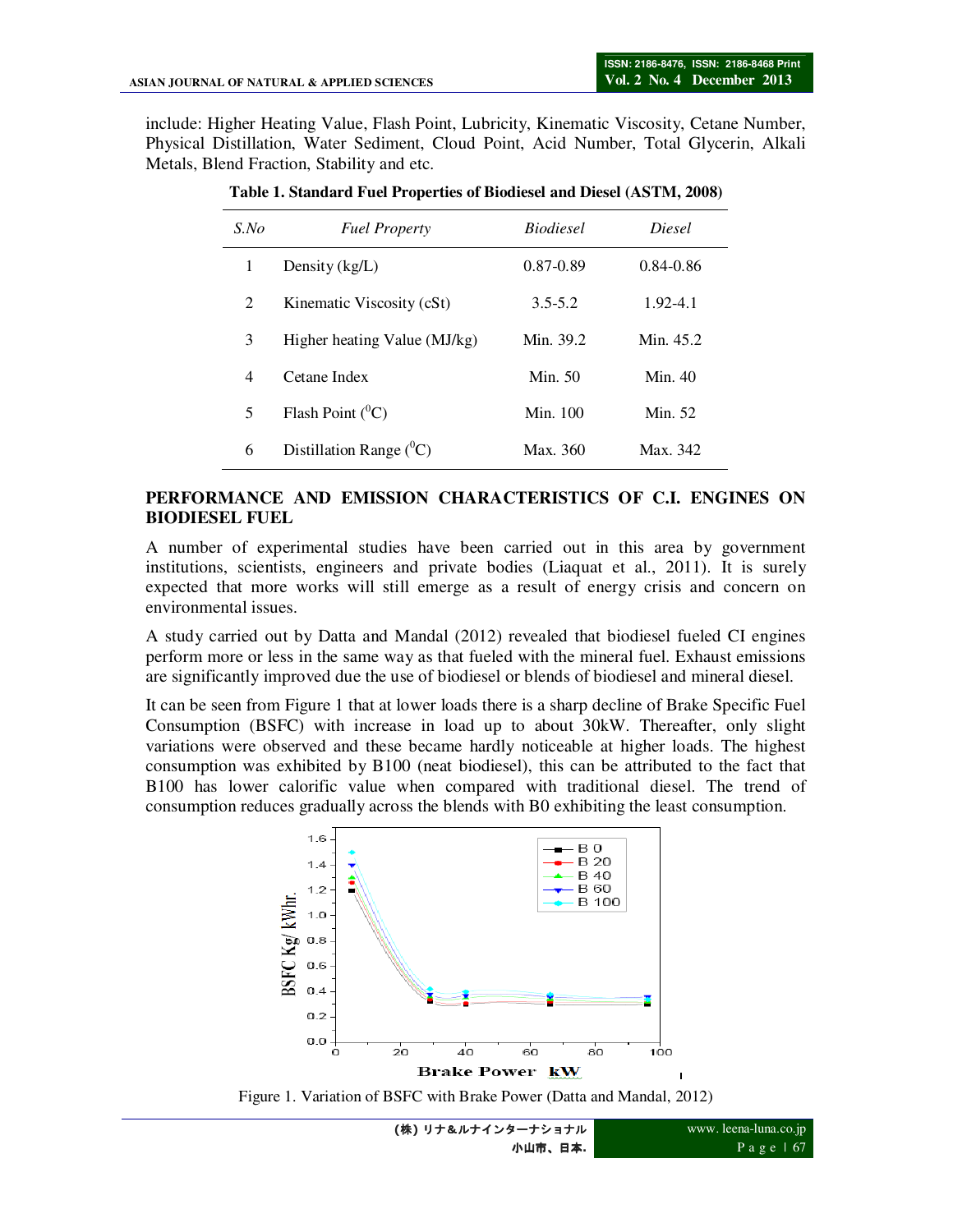Exhaust gas temperature is an indication of the amount of waste heat which increases with increase in load. The blends of mineral fuel are oxygenated and as such exhibited a bit higher exhaust gas temperatures, with neat biodiesel having the highest.

It was reported by Shahid and Jamal (2011) that experimental results showed that an engine using B100 resulted in about 10% higher brake specific fuel consumption and about 10% lower brake thermal efficiency as compared to the use of B0. The engine emissions were almost free from SOx, having reduced amount of CO, CO2, and THC, but having higher amount of NOx, when B100 was used as fuel. Biodiesel is becoming more popular due to the reduction in nasty pollutant emissions.

The trends of brake thermal efficiency indicate that it increases with increase of load for diesel and biodiesel blends up to the optimum range of the load. It increases till 70% load for B0 and till 80% load for B100, while its peak value is between 70 and 80% load for blends of diesel and Cotton Seed Oil Methyl Ester (CSOME) in different ratios. This might be due to better combustion and less losses at higher loads.

The study revealed that relatively less amount of CO2 is emitted when engine uses more percentage of CSOME. The amount of carbon dioxide reduces from 25.4 kg/hr to 19 kg/hr for 89% load, when the engine is shifted from diesel fuel to CSOME. The reason may be that the biodiesel fuel has less number of carbon atoms and its carbon to hydrogen ratio is lower as compared to diesel. Karabektasa et al. (2008) also showed similar results. The amount of CO2 per kW decreases with increase of load, this is due to better fuel combustion at higher load, and so less fuel per kW is consumed resulting in lower emission of CO2.

The oxides of nitrogen (NOx) emissions are precarious pollutant emissions, which are produced, when the fuel is burnt at high temperature causing dissociation of N2, which ultimately leads to the formation of nitric acid. NOx is also responsible for weakening the ozone layer.

From the results of the test NOx is very low at lower loads, this amount increases with increase in load from B0 to B100. The engine temperature increases at higher loads, which is responsible for raising the level of NOx in the exhaust gases. The NOx level increases further, with the increase of percentage of CSOME in the blended fuels. The rise is not very much appreciable up to B20, but it rises sharply for higher ratios of CSOME. The main reason of this phenomenon is the presence of oxygen in the fuel, which facilitates the NOx formation. Similar results were also shown by Rakopoulos et al. (2008).

Lenin et al. (2013) reported a work where important properties of Mahua Methyl Esters (MME) were compared with diesel standards. The test results indicated that B25 fuel can be used in diesel engines without any engine modifications. It is important to note that a high gap of blend percentage (in form of B25, B50, etc.) was used in this work. A better result could be expected if the tests were carried out with blend ratios lower than B25.

Sinha and Agarwal (2007) reported that steady state engine dynamometer test at full throttle conditions was carried out to evaluate the performance and emission characteristics of a medium duty transportation DI diesel engine. The engine was fuelled with various blends of rice-bran oil methyl ester (ROME) and mineral diesel ranging from 5% biodiesel to 100% biodiesel (B5, B10, B20, B30, B50, and B100%). Performance and emission data were compared to the baseline data obtained using mineral diesel. The same engine without any hardware modification was adopted for tests on all fuel blends. The results of this experimental investigation showed that biodiesel and biodiesel blends exhibited almost similar torque and power characteristics. B20 produced slightly higher torque and improved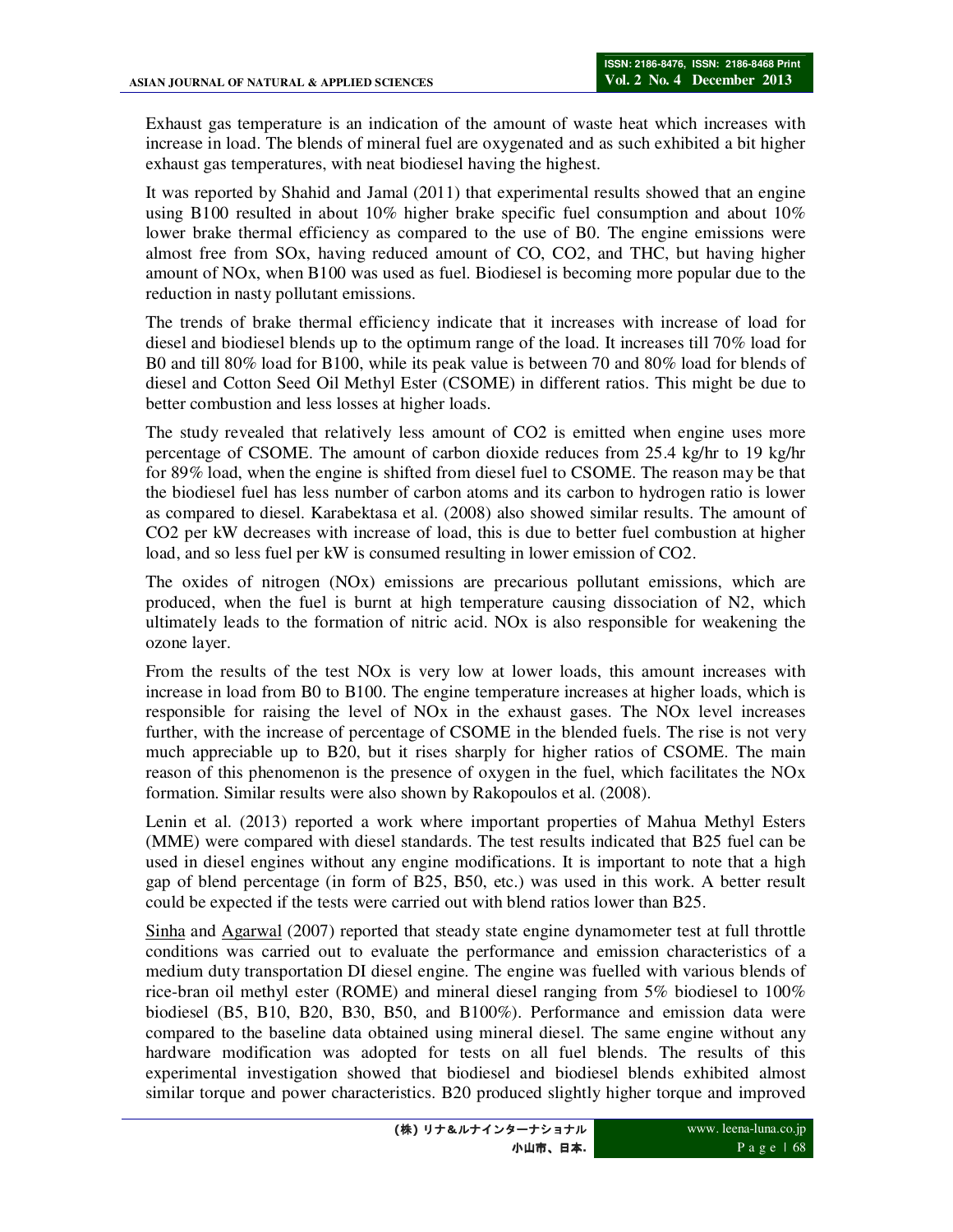performance. Improvement in fuel conversion efficiency was found for lower concentration blends i.e. up to B20. Lowest efficiency was found for B100 biodiesel blend. All the biodiesel blends emitted lower total hydrocarbon, carbon monoxide emissions and smoke opacity but slightly higher NOx emissions during the full throttle tests. Emission tests with all the fuel blends were carried out using European 13 MODE test (ECE R49) procedure. Drastic reduction in THC and CO and slight increase in NOx was observed. It is interesting to observe that B20 produced slightly higher torque than B50 as reported in the study.

Pugazhvadivu and Jeyachandran (2005) reported on experimental investigation using waste frying oil as an alternative fuel for diesel engine. The high viscosity of the waste frying oil was reduced by preheating. It was determined that the waste frying oil requires a heating temperature of 135  $\degree$ C to bring down its viscosity to that of diesel at 30  $\degree$ C. The performance and exhaust emissions of a single cylinder diesel engine was evaluated using diesel, waste frying oil (without preheating) and waste frying oil preheated to two different inlet temperatures (75 and 135  $^{\circ}$ C). The engine performance was improved and the CO and smoke emissions were reduced using preheated waste frying oil. It was concluded from the results of the experimental investigation that the waste frying oil preheated to 135  $\degree$ C could be used as a substitute fuel instead of traditional diesel for short-term engine operation.

The performance, combustion and injection characteristics of a direct injection diesel engine were investigated experimentally by Ozsezen and Canakci (2010) when the engine was fueled with canola oil methyl ester (COME) and waste (frying) palm oil methyl ester (WPOME). The experiments were conducted at constant engine speeds under full load condition of the engine. The results indicated that when the test engine was fueled with WPOME or COME instead of petroleum based diesel fuel (PBDF), the brake power reduced by 4–5%, while the brake specific fuel consumption increased by 9–10%. On the other hand, methyl esters caused reductions in carbon monoxide (CO) by 59–67%, in unburned hydrocarbon (HC) by 17–26%, in carbon dioxide (CO<sub>2</sub>) by 5–8%, and smoke opacity by 56– 63%. However, both methyl esters produced more nitrogen oxides (NOx) emissions by 11– 22% compared with those of the PBDF over the speed range. Figure 2 depicts the relationship between Unburned HC and Engine Speed.



Figure 2. Relationship between Unburned HC and Engine Speed (Ozsezen and Canakci, 2010).

Hira et al. (2012) reported a study where blends of ethanol and biodiesel with diesel in varying proportions were used. Various performance parameters like brake thermal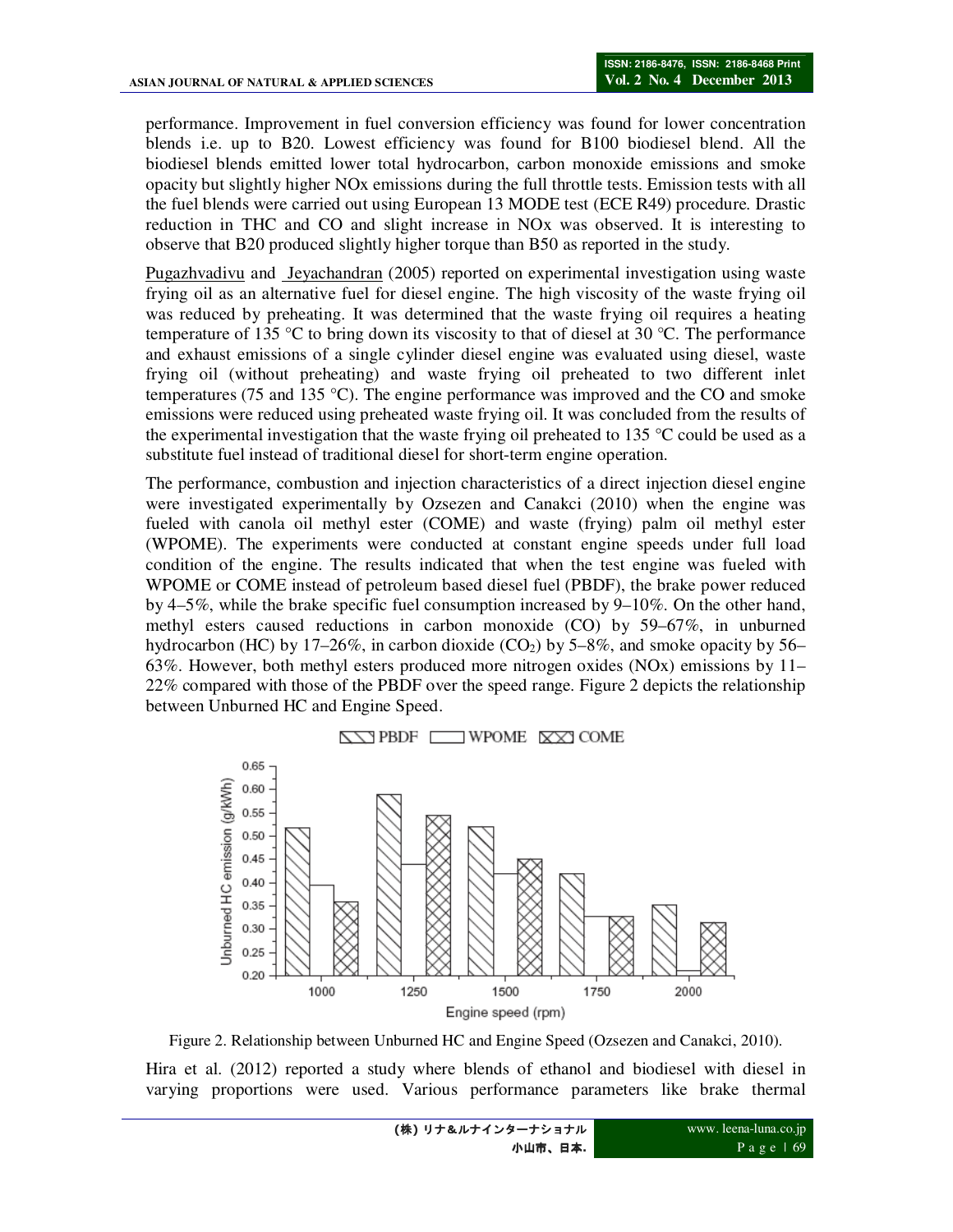efficiency, BSFC and emission characteristics such as smoke density, HC, CO and exhaust temperature were investigated. The experimental results showed that BE20 fuel gave the best performance when compared to conventional diesel with fairly reduced exhaust emission.

Selvan et al. (2009) reported that experimental investigation was carried out to establish the performance and emission characteristics of a compression ignition engine while using cerium oxide nano particles as additive in neat diesel and diesel-biodiesel-ethanol blends. In the first phase of the experiments, stability of neat diesel and diesel-biodiesel-ethanol fuel blends with the addition of cerium oxide nano particles was analyzed. After series of experiments, it was found out that the blends subjected to high speed blending followed by ultrasonic bath stabilization improves the stability. The phase separation between diesel and ethanol was prevented using vegetable methyl ester (Biodiesel) prepared from castor oil. In the second phase, performance characteristics were studied using the stable fuel blends in a single cylinder four stroke computerized variable compression ratio engine coupled with an eddy current dynamometer and a data acquisition system. The cerium oxide acted as an oxygen donating catalyst and provided oxygen for the oxidation of CO or absorbs oxygen for the reduction of NOx. The activation energy of cerium oxide acts to burn off carbon deposits within the engine cylinder at the wall temperature and prevented the deposition of non-polar compounds on the cylinder wall which resulted in reduction of HC emissions. The tests revealed that cerium oxide nano particles can be used as additive in diesel and dieselbiodiesel-ethanol blend to improve complete combustion of the fuel and reduce exhaust emissions significantly.

Enweremadu et al. (2011) reported a study on performance of single cylinder diesel engine using blends of shea butter biodiesel. Results from the work showed that the addition of biodiesel to diesel fuel decreases the brake thermal efficiency (BTE) and increases the brake specific fuel consumption. These results are expected due to the lower energy content of biodiesel fuel. On the other hand while the NOx emissions increased with increase in biodiesel content in the fuel blends, the emissions of carbon monoxide (CO), un-burnt hydrocarbon (UHC) and smoke opacity decreased. The engine performance which indicated that the biodiesel has properties and characteristics similar to diesel fuel and the reductions in exhaust emissions make shea butter biodiesel a viable additive or substitute to diesel fuel.

Rao (2011, p. 854) reported the influence of Jatropha biodiesel properties on various characteristics of a direct injection compression ignition engine. Experiments were performed at different engine operating regimes with the injection timing prescribed by the engine manufacturer for diesel fuel. The engine characteristics with Jatropha biodiesel were compared against those obtained using diesel fuel. Observations from the results showed that the biodiesel performance and emissions are lower than that of diesel fuel. However, the NOx emission of Jatropha biodiesel is more than that of diesel fuel. The high NOx emissions were due to the presence of unsaturated fatty acids and the advanced injection caused by the higher bulk modulus (or density) of Jatropha biodiesel. In the study, Jatropha biodiesel was preheated to possibly reduce NOx emissions. The experimental results showed that the retarded injection timing is necessary when using Jatropha biodiesel in order to reduce NOx emission without worsening other engine characteristics. Results also indicated improved performance with the application of preheated biodiesel. However, this resulted in an increased smoke opacity.

## **CONCLUSION**

A review of performance and emission characteristics of compression ignition engines was carried out. The fuels used in the works included biodiesel produced from such oils as: cotton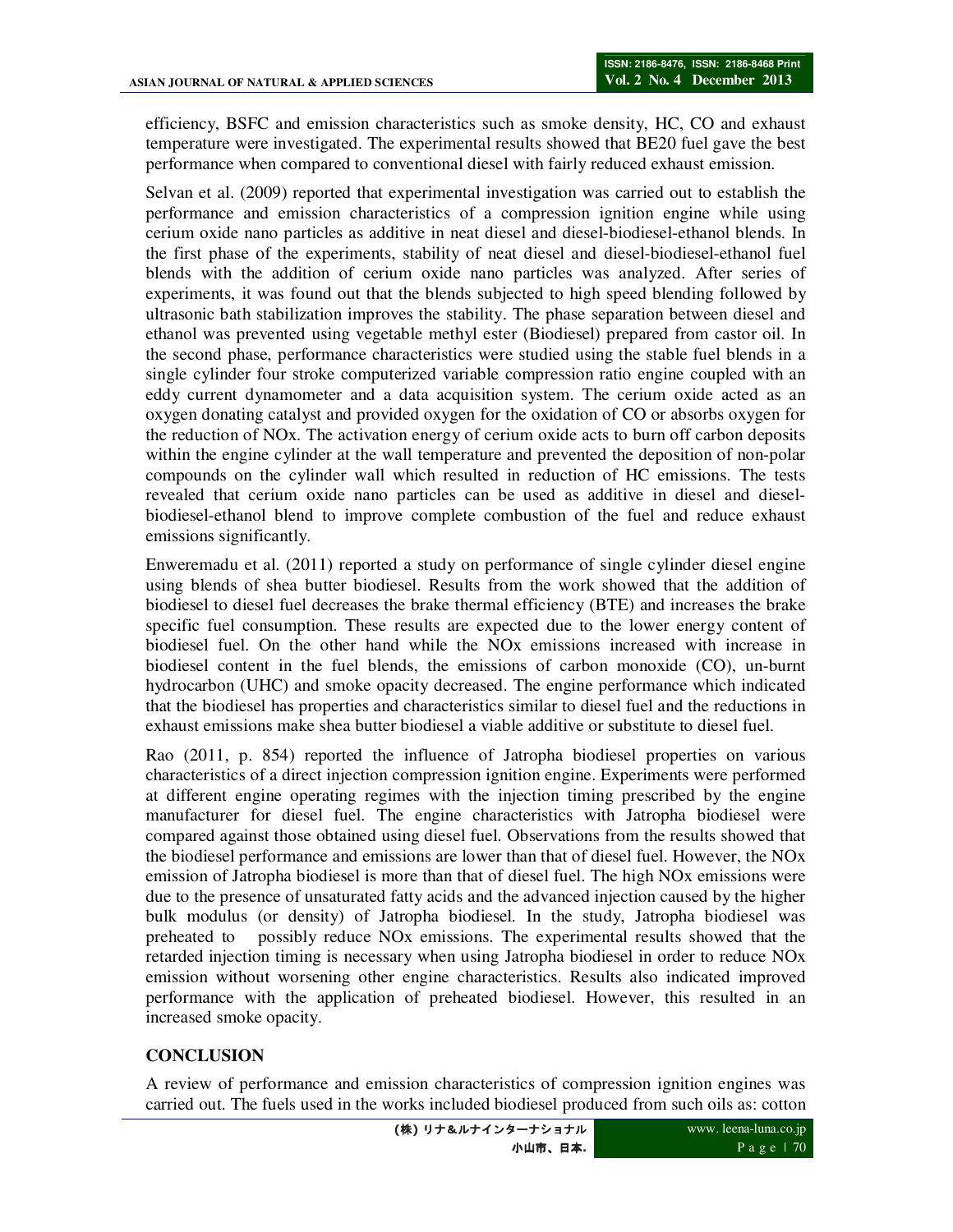seed, mahua, rice-bran, canola, Shea butter and Jatropha; and biodiesel from waste frying oil, waste palm oil, blend of ethanol and biodiesel, and diesel-biodiesel-ethanol fuel blend. Biodiesel and its blends reduced brake power by 4-5% and increased brake specific fuel consumption by 5-10%.  $CO<sub>2</sub>$  emissions were reduced by 5-8% and NOx increased by 11-22%. Analysis of results identified low blend biodiesel such as B20 to have the potential of becoming optimum blend. The results predominantly correlate and closely agree with the findings of Iowa Central Fuel Testing Laboratory. These significantly identify biodiesel as a renewable and prospective future fuel to protect our environment.

It is recommended that government and private businesses come up with pilot plants for the production, distribution and use of biodiesel in Nigeria. These will also create millions of job opportunities across the nation.

## **REFERENCES**

- [1] Datta, A. & Mandal, B. K. (2012, June). Biodiesel Production and its Emissions and Performance: A Review. *International Journal of Scientific & Engineering Research, 1*(6), ISSN 2229-5518. Retrieved from http://www.ijser.org.
- [2] Deshmukh, S. J., Bhuyar, L. B. & Thakre, S. B. (2008).Investigation on Performance and Emission Characteristics of CI Engine Fuelled with Producer Gas and Esters of Hingan (Balanites) Oil in Dual Fuel Mode. *International Journal of Aerospace and Mechanical Engineering, 2*(3), 148-153.
- [3] Enweremadu, C. C., Rutto, H. L. & Peleowo, N. (2011).Performance Evaluation of a Diesel Engine Fueled with Methyl Ester of shea Butter. *World Academy of Science, Engineering and Technology, 55*(2011).
- [4] Hira, A., Singh, S. & Choube, A. (2012, July).Performance & Emission Characteristics of CI Engine Using Blends of Ethanol and Biodiesel with Diesel. *International Journal of Engineering Research & Technology, 1*(5), ISSN 2278-0181.
- [5] Karabektasa, M., Ergena, G. & Hosoz, M. (2008). The Effects of Preheated Cottonseed Oil Methyl Ester on the Performance and Exhaust Emissions of a Diesel Engine. *Applied Thermal Engineering 2008, 28*(17-18), 2136-2143.
- [6] Lenin, A. H., Ravi, R. & Thyagarajan, K. (2013).Performance Characteristics of a Diesel Engine Using Mahua Biodiesel as Alternate Fuel. *Iranica Journal of Energy & Environment 4*(2), 136-141, ISSN 2079-2115.
- [7] Liaquat, A. M., Kalam, M. A., Masjuki, H. H. & Jayed, M. H. (2011). Engine Performance and Emissions Analysis using "Envo Diesel" and Coconut Biodiesel Blended Fuel as Alternative Fuels. *2nd International Conference on Environmental Science and Technology IPCBEE, 6*(2011).
- [8] Ozsezen, A. N. & Canakci, M. (2010). Determination of Performance and CombustionCharacteristics of a Diesel Engine Fueled with Canola and Waste Palm Oil Methyl Esters. Retrieved from www.elsevier.com/locate/enconman
- [9] Pugazhvadivu, M. & Jeyachandran, K. (2005, November). Investigations on the Performance and Exhaust Emissions of a Diesel Engine Using Preheated Waste Frying Oil as Fuel. *Renewable Energy, 30*(14), 2189–2202.
- [10] Rakopoulos, C. D., Rakopoulos, D. C., Hountalas, D. T., Giakoumis, E. G. & Andritsakis, E. C. (2008). Performance and Emissions of Bus Engine Using Blends of